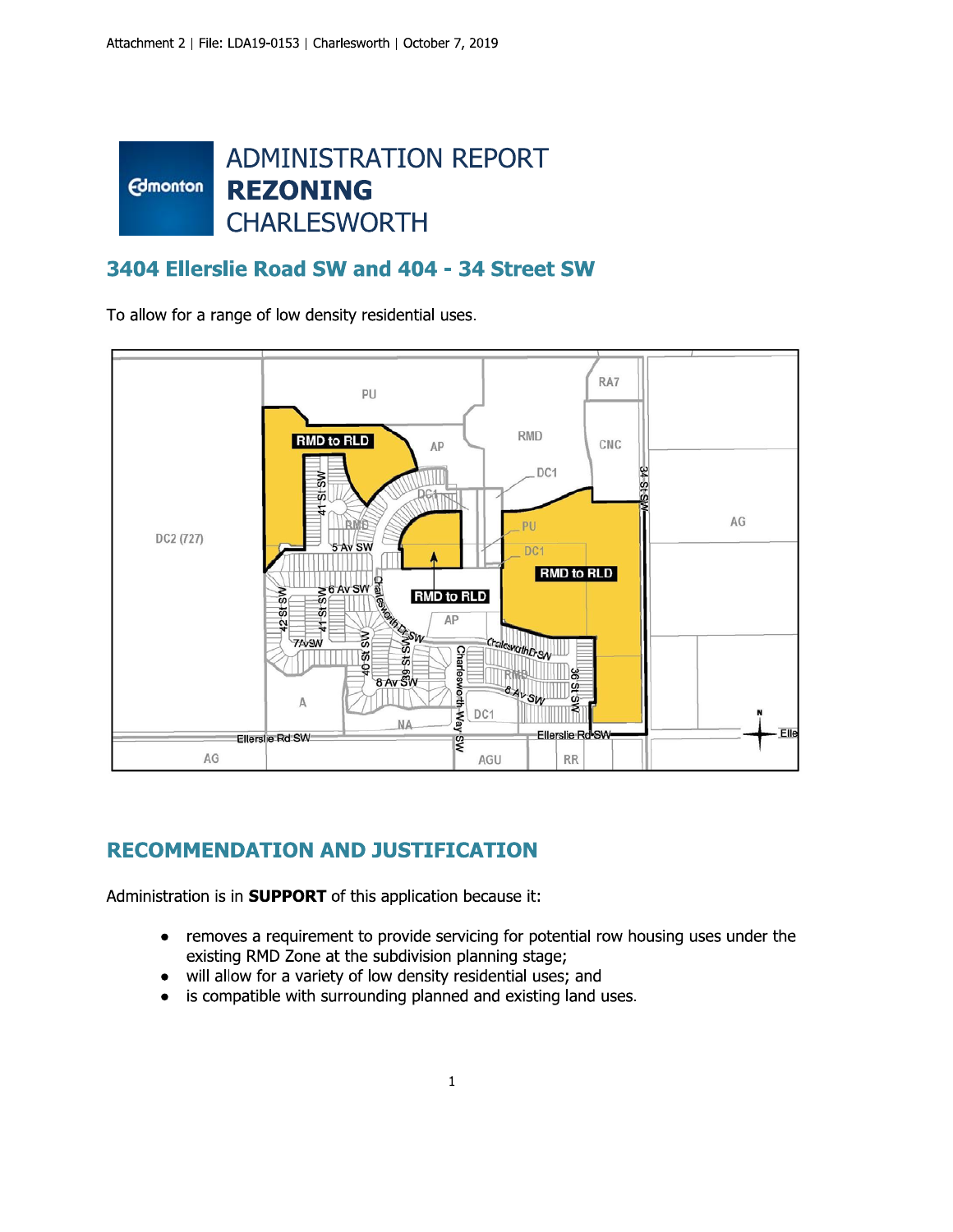#### **THE APPLICATION**

CHARTER BYLAW 19020 to amend the Zoning Bylaw to rezone the subject site from (RMD) Residential Mixed Dwelling Zone to (RLD) Residential Low Density Zone, to allow for a range of low density residential uses in the Charlesworth Neighbourhood rather than low density residential uses with potential for limited row housing uses under current zoning.

## **SITE AND SURROUNDING AREA**

The proposed rezoning is located in the eastern portion of the Charlesworth neighbourhood, north of Ellerslie Road SW and west of 34 Street SW.



AERIAL VIEW OF APPLICATION AREA

|                     | <b>EXISTING ZONING</b>                   | <b>CURRENT USE</b> |
|---------------------|------------------------------------------|--------------------|
| <b>SUBJECT SITE</b> | (RMD) Residential Mixed Dwelling         | Vacant land        |
|                     | Zone                                     |                    |
| <b>CONTEXT</b>      |                                          |                    |
| <b>North</b>        | (PU) Public Utility Zone                 | Storm pond         |
|                     | (AP) Public Parks Zone                   | Natural area       |
|                     | (RMD) Residential Mixed Dwelling<br>Zone | Undeveloped land   |
|                     |                                          | Farmstead          |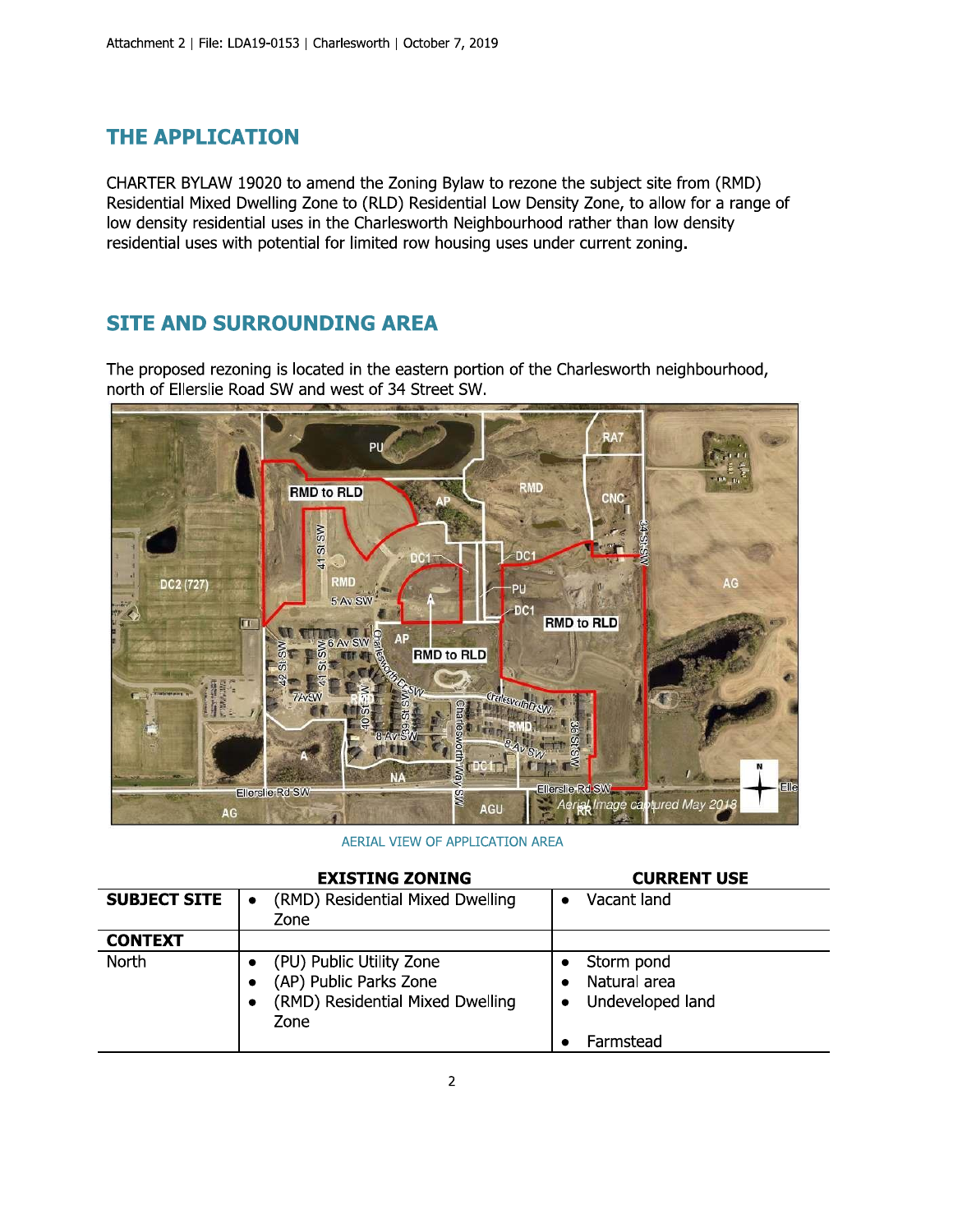|       | (CNC) Neighbourhood Convenience<br>Commercial Zone |                                    |
|-------|----------------------------------------------------|------------------------------------|
| East  | (AG) Agricultural Zone                             | Farmland                           |
|       | (DC1) Direct Development Control                   | Undeveloped, planned for           |
|       | Provision                                          | variety of low density residential |
|       |                                                    | uses                               |
| South | (RMD) Residential Mixed Dwelling                   | Subdivided for mix of housing      |
|       | Zone                                               |                                    |
|       | (AP) Public Parks Zone                             | Open space                         |
| West  | (DC2) 727 Site Specific Development<br>٠           | <b>Ivor Dent District Park</b>     |
|       | <b>Control Provision</b>                           |                                    |

#### **PLANNING ANALYSIS**

The application generally conforms to the Charlesworth Neighbourhood Structure Plan (NSP) which designates the site as "Mixed Residential". Rezoning the subject sites to the RLD Zone will remove opportunity for the development of Row Housing. Because the RMD Zone limits the amount of Row Housing to 25% (or less) of the zoned area, and the RLD Zone presents increased opportunity for small lot and zero lot line built forms, there is no appreciable loss of residential density anticipated by this change.

This application proposes to rezone approximately 17.6 ha in total. Section 8.1.5 of the Charlesworth NSP states that approximately 32 ha of the plan are intended for Mixed Residential uses, with the majority of this (roughly 30 ha) being intended for low density built-forms (Single/Semi-detached) and the remainder for medium density housing, including row housing. Existing development and zoned land around the subject area includes row-housing, reverse-housing, laneway housing, semi-detached housing and single detached housing.

A mix of low density residential uses in the application area is compatible with planned and existing development for surrounding land in the neighbourhood that includes neighbourhood commercial and a variety of open space uses.

#### **TECHNICAL REVIEW**

All comments from affected City Departments and utility agencies have been addressed.

Requirements for utility servicing are based on highest and best potential uses to accommodate potential redevelopment. The proposed rezoning allows for water service to be planned at the subdivision stage with consistent capacity to serve low density residential development. In comparison, the servicing requirement under the RMD Zone is elevated to provide capacity for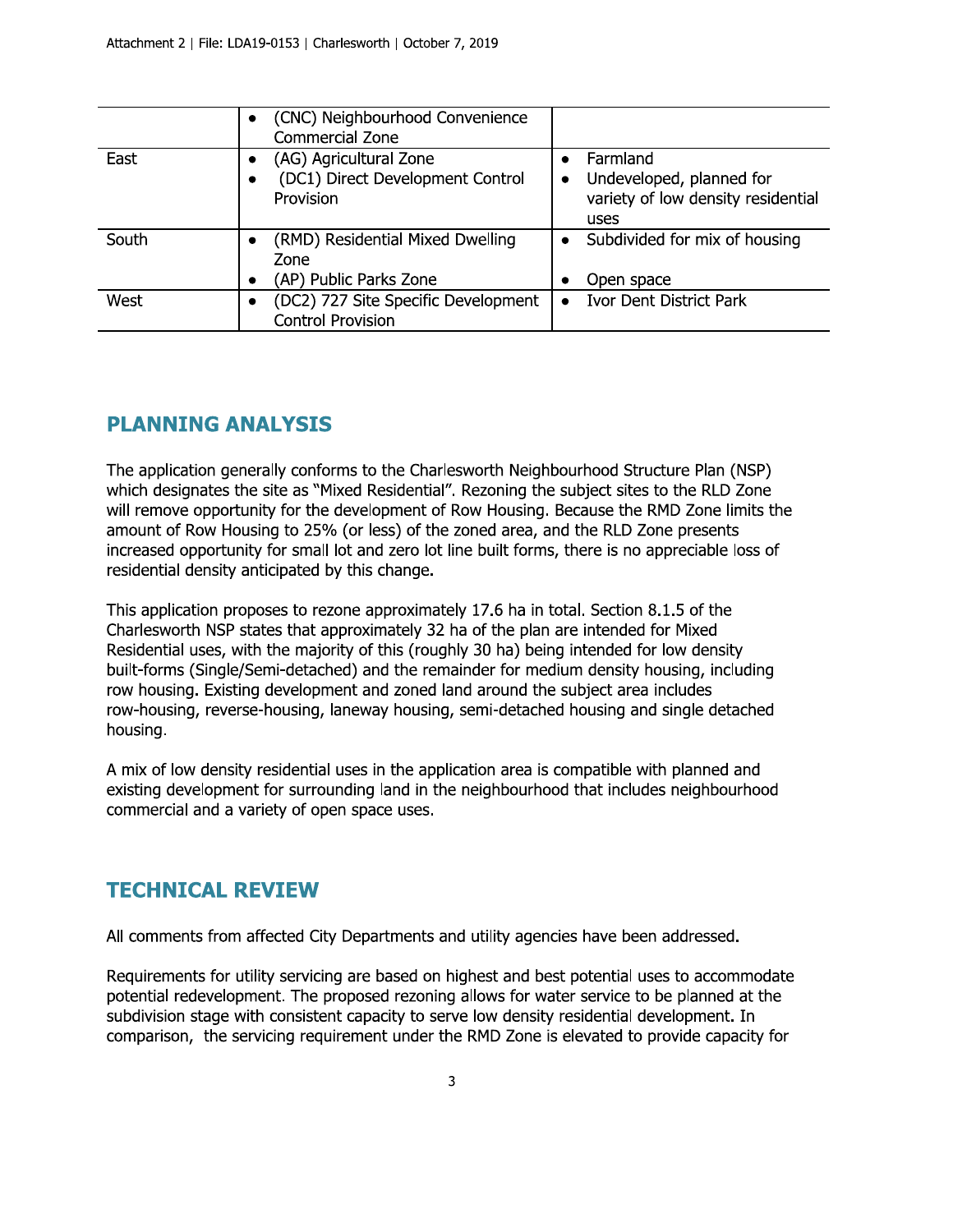row housing uses, regardless of whether row housing is developed. As a result, rezoning to RLD will contribute to more economical land development and ultimately more affordable housing.

## **PUBLIC ENGAGEMENT**

| <b>ADVANCE NOTICE</b> | • Number of recipients: 109    |
|-----------------------|--------------------------------|
| April 18, 2019        | • No responses received        |
| <b>PUBLIC MEETING</b> | $\bullet$ Not held             |
| <b>WEBPAGE</b>        | • www.edmonton.ca/charlesworth |

## **CONCLUSION**

Administration recommends that City Council APPROVE this Bylaw.

#### **APPENDICES**

- $\mathbf{1}$ Context Plan Map
- Application Summary  $\overline{2}$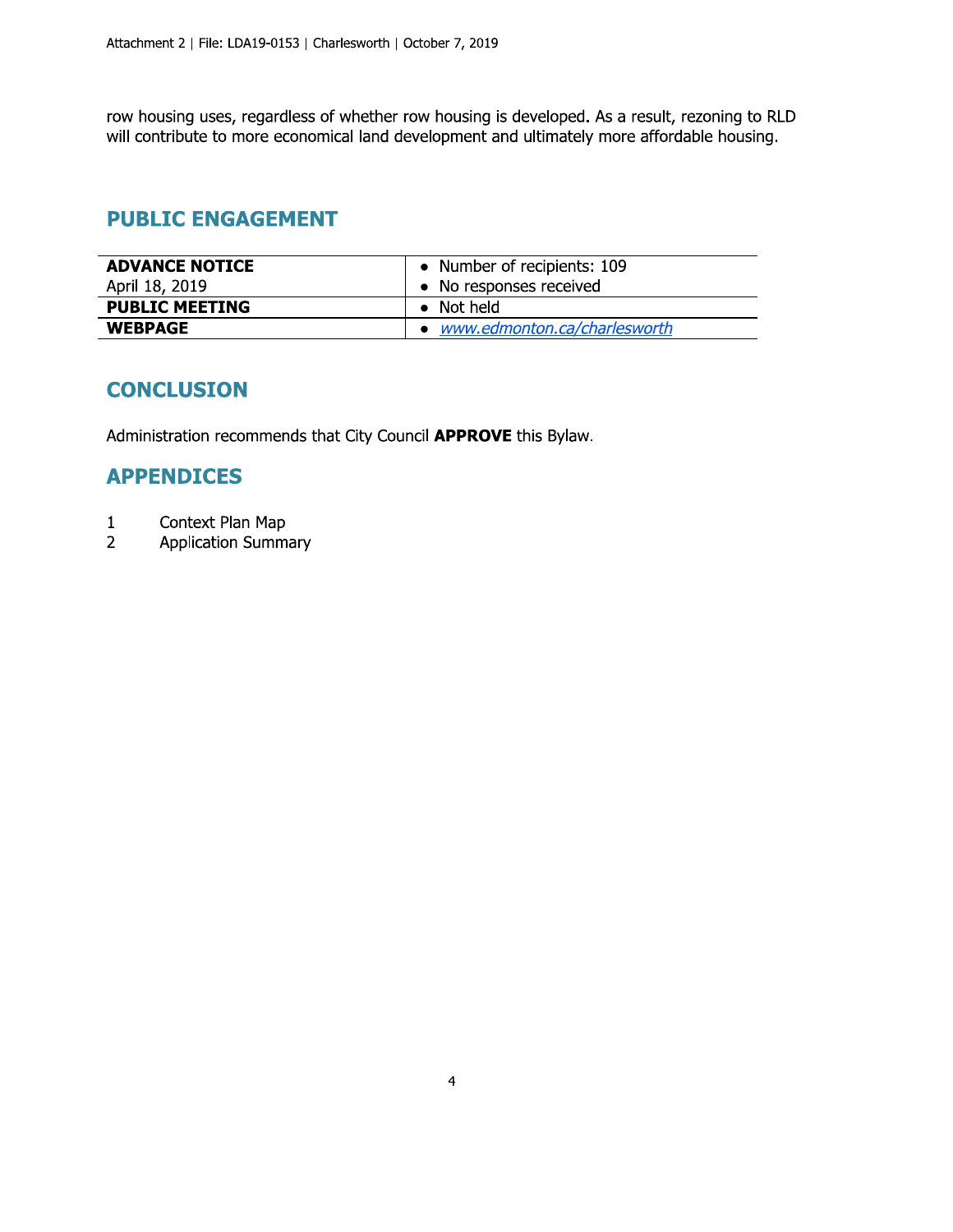

Note: Location of collector roads and configuration of stormwater management facilities are subject to minor revisions during subdivision and rezoning of the neighbourhood and may not be developed exactly as illustrated.